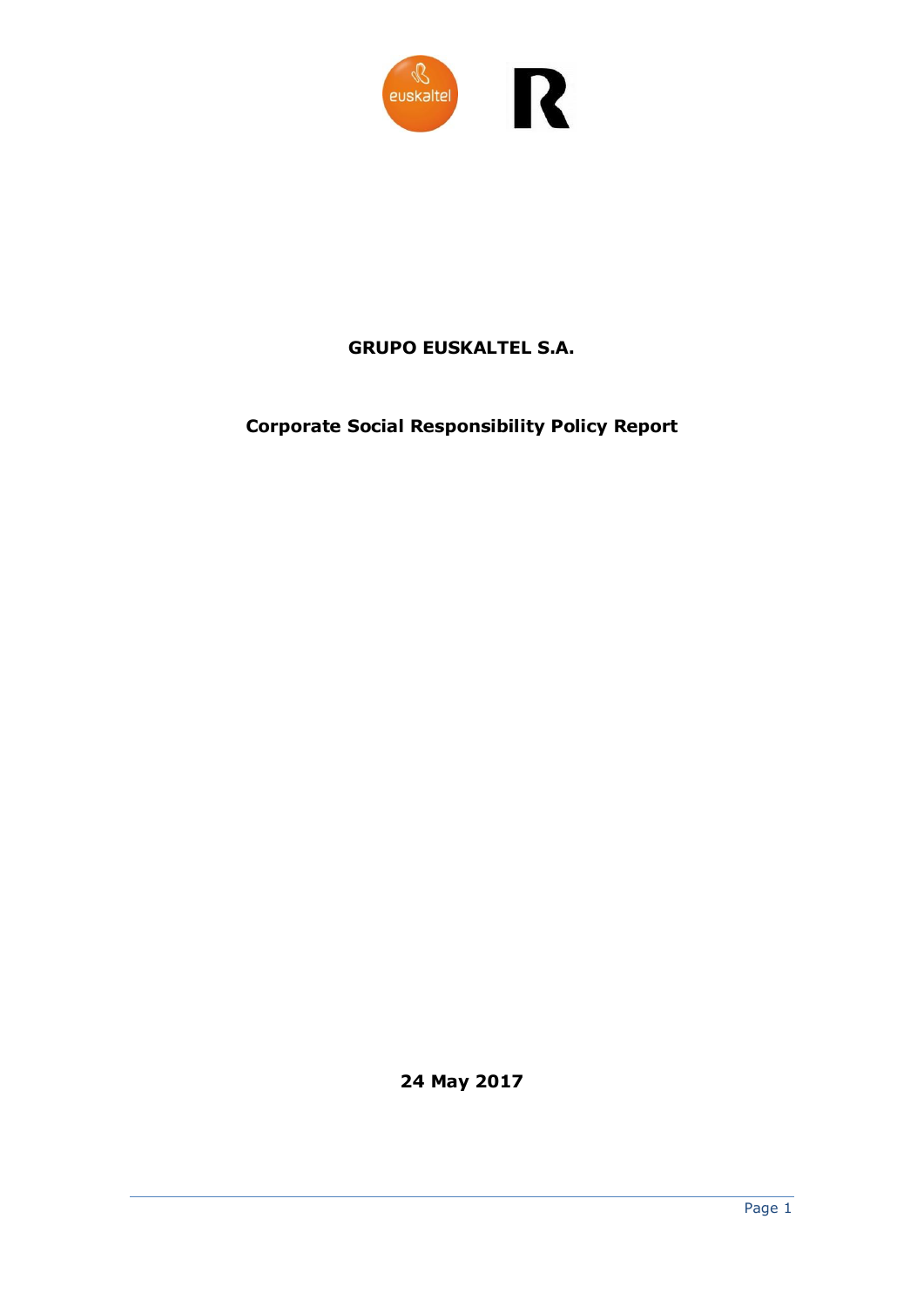

## **Corporate Responsibility of the Euskaltel Group**

In May 2016, Euskaltel, the leading telecommunications group in northern Spain, approved the Social Responsibility Policy of the Group (Euskaltel and R) in order to create value for all of its stakeholders, while at the same time maintaining the commitments and values set out in its mission and vision statement and its firm commitment to local communities, transparency, excellence in management, Good Corporate Governance, respect for Human Rights, equality of gender and opportunity for people, alignment of suppliers with CSR policies, and responsible contribution into the tax system.

2016 was an historic milestone for the company. Three challenges were met in a little more than three years: the listing on the Stock Exchange, the creation of the leading Telecommunications Group in northern Spain with the integration of R (the leading operator in Galicia), and the distribution of a dividend to shareholders.

This milestone and the activities deriving therefrom clearly reflect compliance with our commitments to the shareholders, strengthen the goal of generating value for investors, the offering of advanced products and services to customers, and the generation of wealth and economic and technological development for the respective communities in Galicia (through R) and in the Basque Country (through Euskaltel).

2016 was a key year in the evolution and consolidation of the Euskaltel Group's strategy, complying with our mission to generate value in our local environment and our vision of being a leading company in northern Spain in the provision of services in both the Basque Country and in Galicia.

The merger of Euskaltel and R has strengthened the growth of the Group in terms of turnover, customers and results. We are leaders in our market. And this leadership reaffirms our commitment to maintaining a consistent strategy, which has allowed us to meet the expectations of our stakeholders in 2016 and will allow us to continue doing so in the future.

We are executing an ambitious and austere plan, with both discipline and precision, thanks to which we optimise interconnection costs and the efficiency of our resources, using the assets of both companies and renegotiating with suppliers.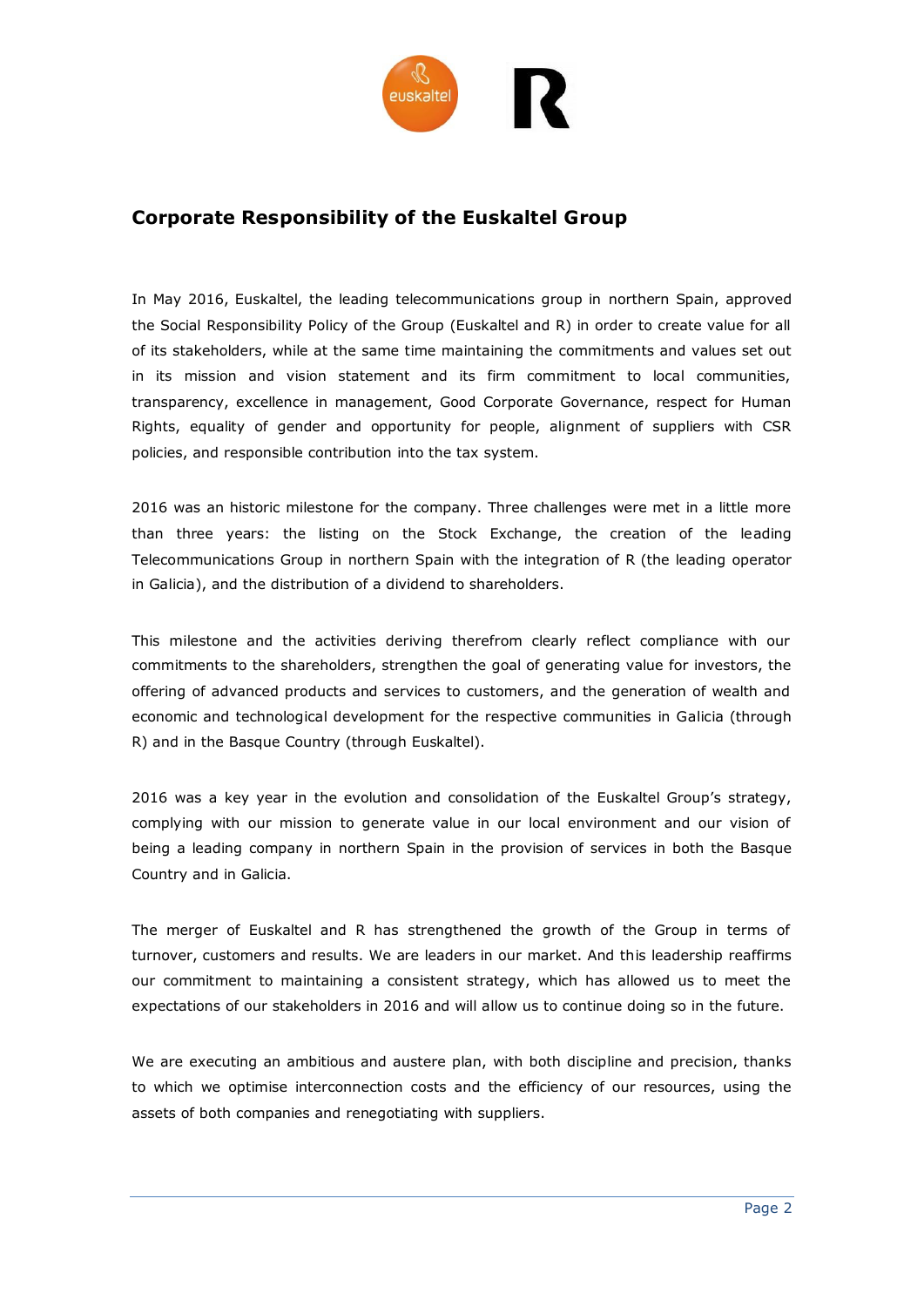

Furthermore, in 2016 we approved the 2016-18 CSR Plan, the objective is to create value for all stakeholders through various lines of work, as well as to strengthen the transparency of the company. This Plan is also a response to our commitment to the UN Global Compact, which we have subscribed, and which entails following the principles established in the compact and supporting the Sustainable Development Goals through the lines of our CSR Plan.

We are also aware that our leadership and the sustainability of our successes must be based on a customer-focused management model that puts the Euskaltel Group's personnel at the head of this strategy.

This foothold in the market is key to meeting these commitments and the expectations of the stakeholders.

One of its great strengths is knowing and adapting to the concerns and needs of the market and of society in general. Channels of dialogue have been implemented for this purpose, because understanding and interpreting these expectations is deemed to be a priority in the CSR strategic plans. One of the great achievements of the Group in its respective territories, the Basque Country and Galicia, has been to generate a continuous, fluid and bi-directional dialogue.

In 2016, together with the goals established in the Master Plan itself, we have also engaged in the following materiality analysis projects allowing us to discern compliance trends, the reasons for them, best practices, and desired CSR goals.

There has been an analysis of the company's strategic lines, current law, the GRI4 reporting standard, issues deemed significant at similar companies, the principles of the Global Compact (which we have subscribed to since 2014), global CSR trends, the latest news in the media regarding this issue, and finally, the opinions of proxy advisors and analysts.

In 2017, we committed to continue contributing to the economic and social development of our communities, sharing the corporate values and culture that differentiate us from other telecommunications operators, and to continue generating value for our shareholders. We will continue to be focused on exceeding the targets communicated to the market and to drive the corporate integration, with a focus on Culture, People and the Organisation. We will continue contributing to the economic and social development of our communities, sharing the corporate values and culture (which is the differentiating aspect of the Euskaltel Group compared to competing operators), and continue to generate value for the shareholders.